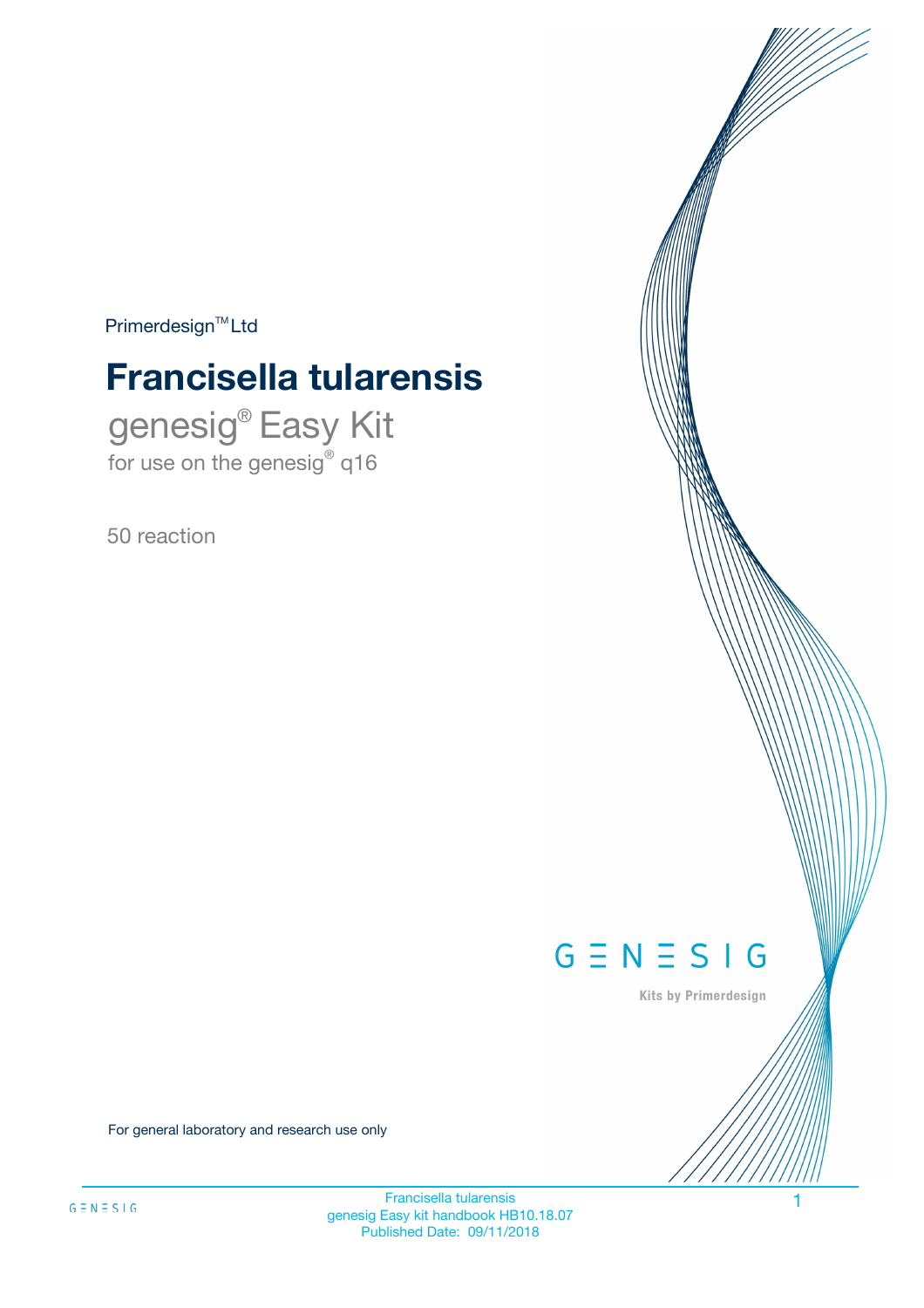# genesig® Easy: at a glance guide

#### **For each DNA test**

| Component                        | <b>Volume</b> | Lab-in-a-box pipette |  |
|----------------------------------|---------------|----------------------|--|
| <b>F.tularensis reaction mix</b> | 10 µl         |                      |  |
| <b>Your DNA sample</b>           | 10 µl         |                      |  |

#### **For each positive control**

| Component                 | Volume   | Lab-in-a-box pipette |  |
|---------------------------|----------|----------------------|--|
| F.tularensis reaction mix | $10 \mu$ |                      |  |
| Positive control template | 10 µl    |                      |  |

#### **For each negative control**

| Component                 | <b>Volume</b>   | Lab-in-a-box pipette |  |
|---------------------------|-----------------|----------------------|--|
| F.tularensis reaction mix | 10 <sub>µ</sub> |                      |  |
| <u>Water</u>              | 10 <sub>µ</sub> |                      |  |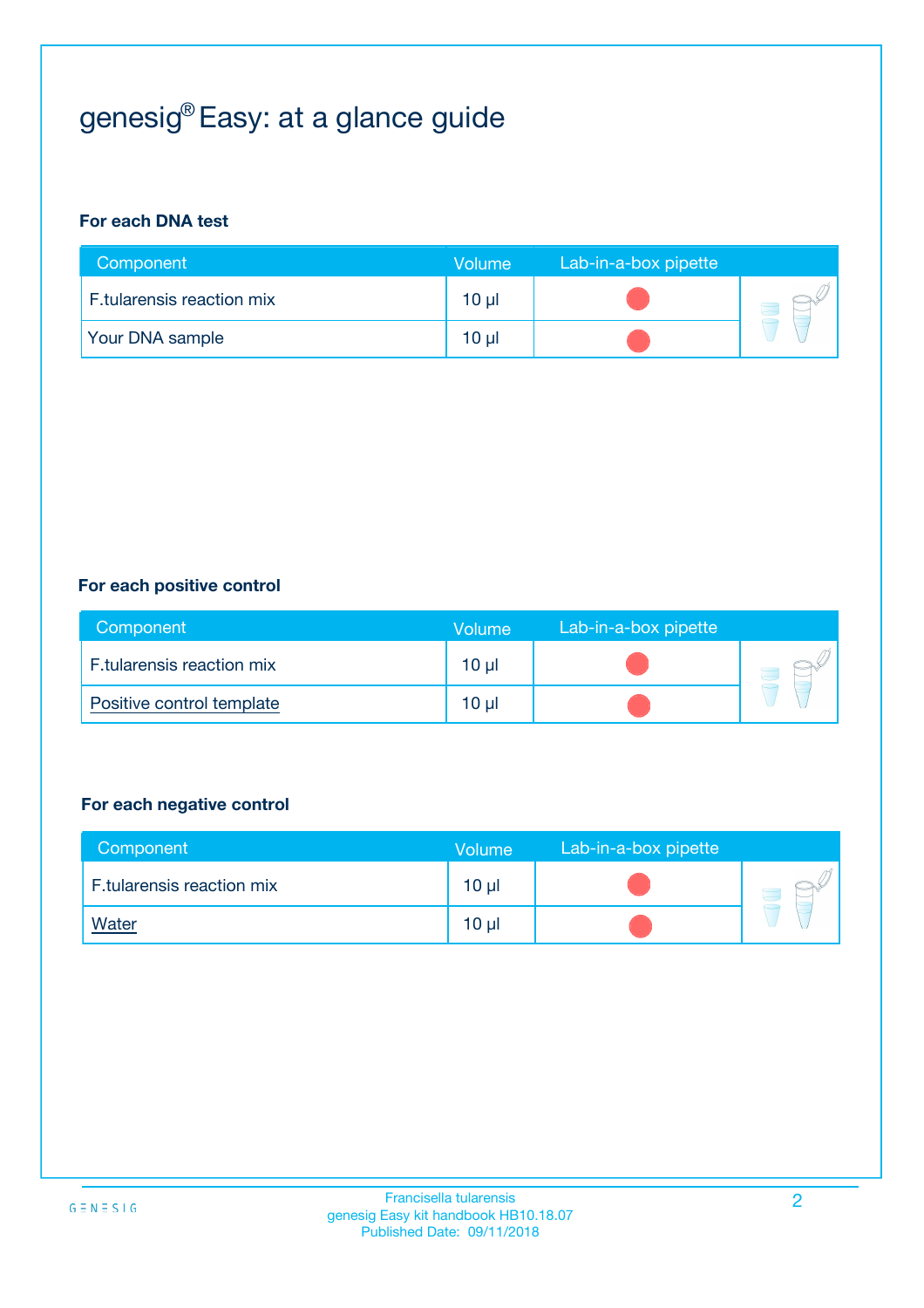# Kit Contents



# Reagents and equipment to be supplied by the user

#### **genesig® q16 instrument**

#### **genesig® Easy Extraction Kit**

This kit is designed to work well with all processes that yield high quality RNA and DNA but the genesig Easy extraction method is recommended for ease of use.

#### **genesig® Lab-In-A-Box**

The genesig Lab-In-A-Box contains all of the pipettes, tips and racks that you will need to use a genesig Easy kit. Alternatively if you already have these components and equipment these can be used instead.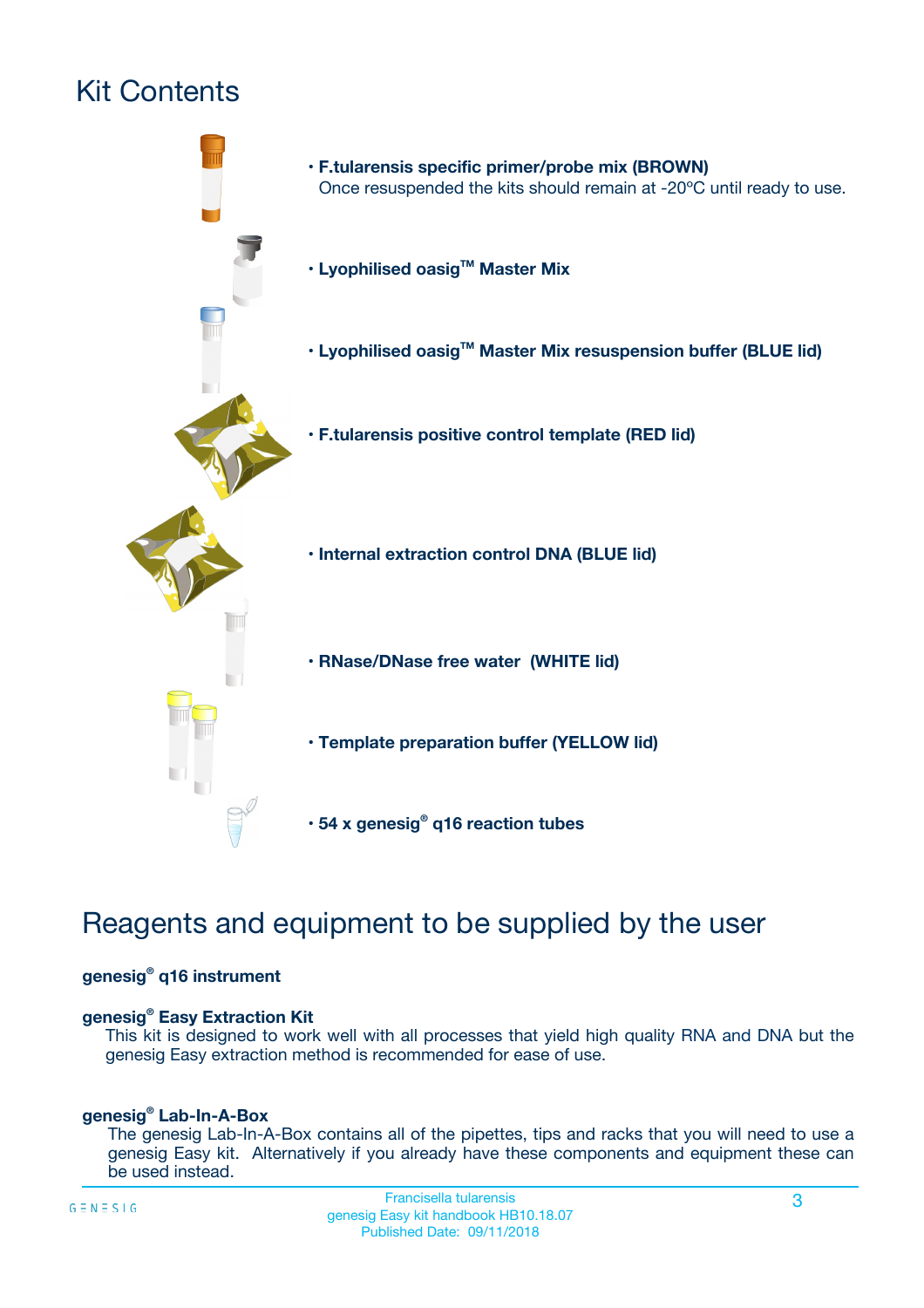# Step-by-step guide

### 1. Create your reaction mix



Use the blue pipette to transfer 500µl**\*** of the oasig Master Mix resuspension buffer into the tube of lyophilised oasig Master Mix and mix well by gently swirling. Then transfer all of that master mix into the brown tube labelled F.tularensis primers/probe.

**\***Transfering 525µl of the oasig Master Mix resuspension buffer to your oasig Master Mix (instead of the 500µl recommended above) will enable you to take full advantage of the 50 reactions by accounting for volume losses during pipetting. In order to do so with the genesig Easy fixed volume pipettes use 1x blue, 2x red and 1x grey pipettes to make the total volume. Please be assured that this will not adversely affect the efficiency of the test.

Cap and shake tube to mix. A thorough shake is essential to ensure that all components are resuspended. **Failure to mix well can produce poor kit performance.**

Leave to stand for 5 minutes. Now your reaction mix is ready to use.

Store the reaction mix in the freezer from hereon.

#### Top tip

- Ensure that the reaction mix is mixed thoroughly before each use by shaking.
- **•** Once resuspended do not expose genesig Easy kit to temperatures above -20°C for longer than 30 minutes at a time.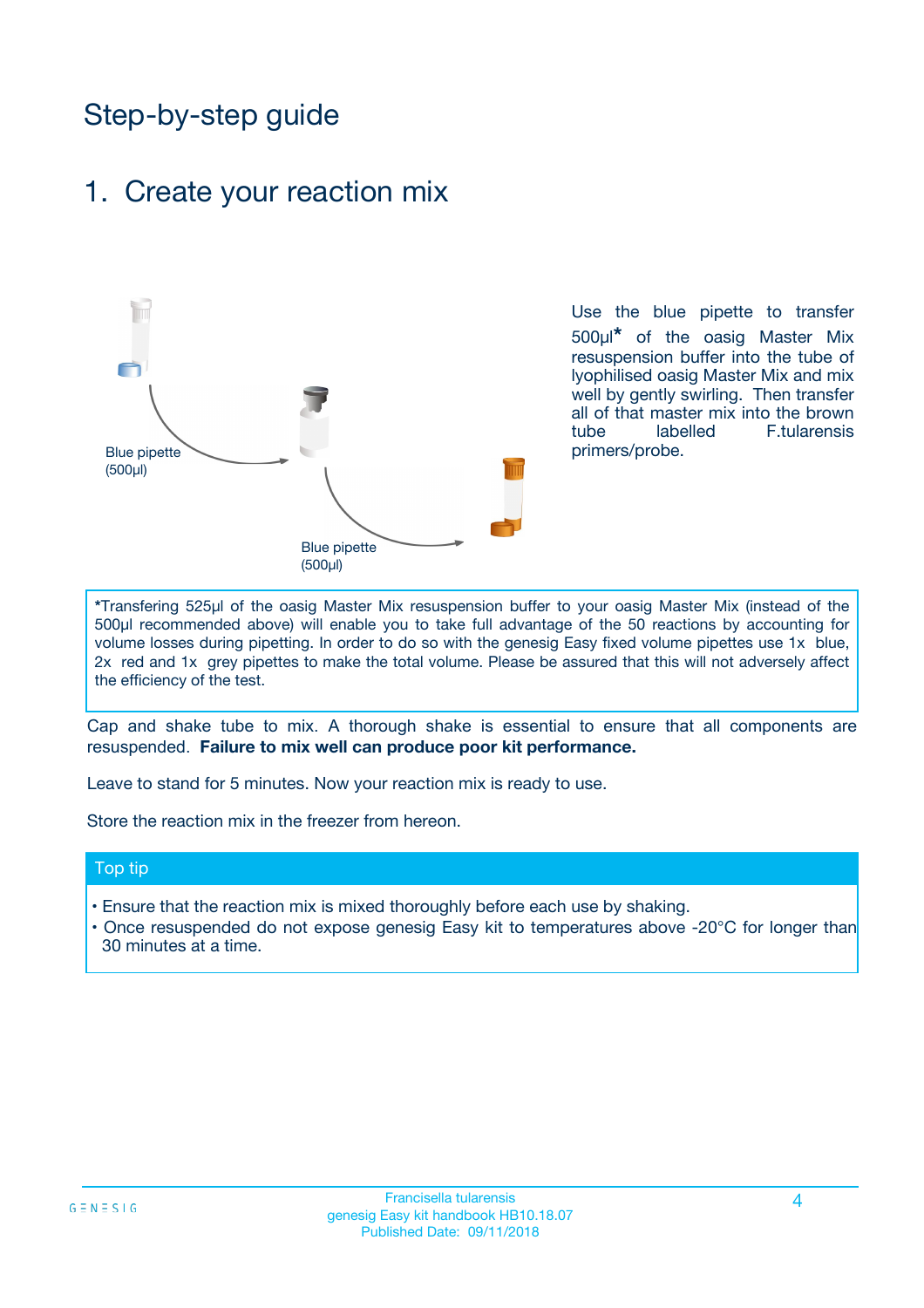# 2. Internal extraction control



Use the blue pipette to transfer 1000µl (2 x 500µl) of template preparation buffer into the Internal Extraction Control DNA tube. Cap and shake tube to mix.

Your kit contains Internal Extraction Control DNA. This is added to your biological sample at the beginning of the DNA extraction process. It is extracted along with the DNA from your target of interest. The q16 will detect the presence of this Internal Extraction Control DNA at the same time as your target. This is the ideal way to show that your DNA extraction process has been **successful.** 

#### **If you are using an alternative extraction kit:**

Use the red pipette to transfer 10µl of Internal Extraction Control DNA to your sample **after** the lysis buffer has been added then follow the rest of the extraction protocol.

#### **If you are using samples that have already been extracted:**

Use the grey pipette to transfer 5µl of Internal Extraction Control DNA to your extracted sample.

## 3. Add reaction mix to all reaction tubes



For every reaction to be run, use the red pipette to add 10µl of your F.tularensis reaction mix to every tube.

#### Top tip

- Always pipette the reaction mix directly into the bottom of the tube.
- You can label the tube lids to aid your reaction setup but avoid labelling tube sides.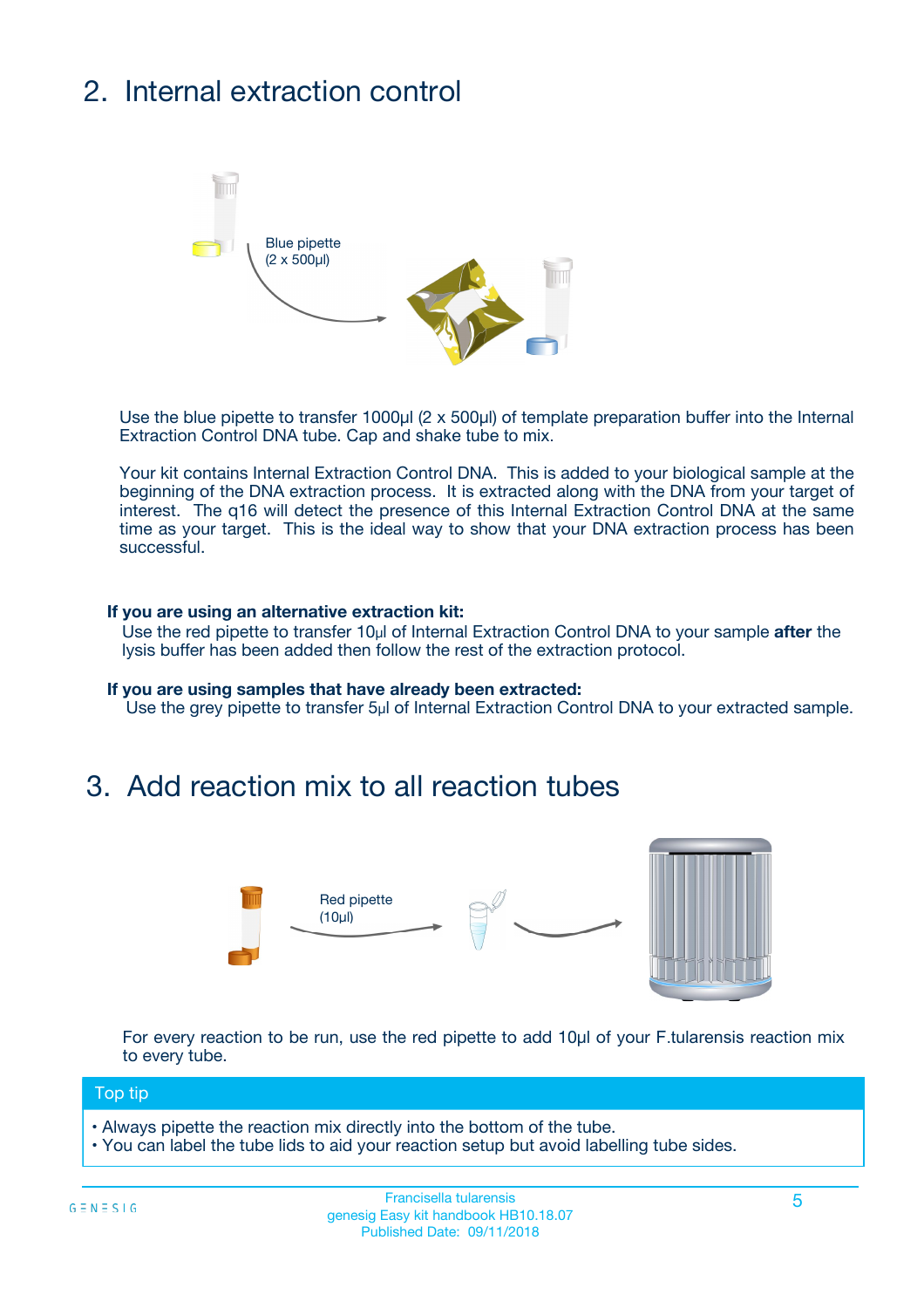## 4. Negative control



For each test you will require a negative control. Instead of DNA, water is used. This sample should typically prove negative thus proving that all of your positive samples really are positive.

To create a negative control reaction simply use the red pipette to add 10µl of the water to the required reaction tubes. Close these tubes after adding the water.

Because some genesig kit targets are common in the environment you may occasionally see a "late" signal in the negative control. The q16 software will take this into account accordingly.

#### Top tip

**•** Always add the water to the side of the tube to reduce the introduction of bubbles.

### 5. Set up a test



For each sample you wish to analyse, use the red pipette to add 10µl of your DNA sample to the required reaction tubes. Close these tubes after adding the sample. Always change pipette tips between samples.

#### Top tip

**•** Always add the DNA sample to the side of the tube to reduce the introduction of bubbles.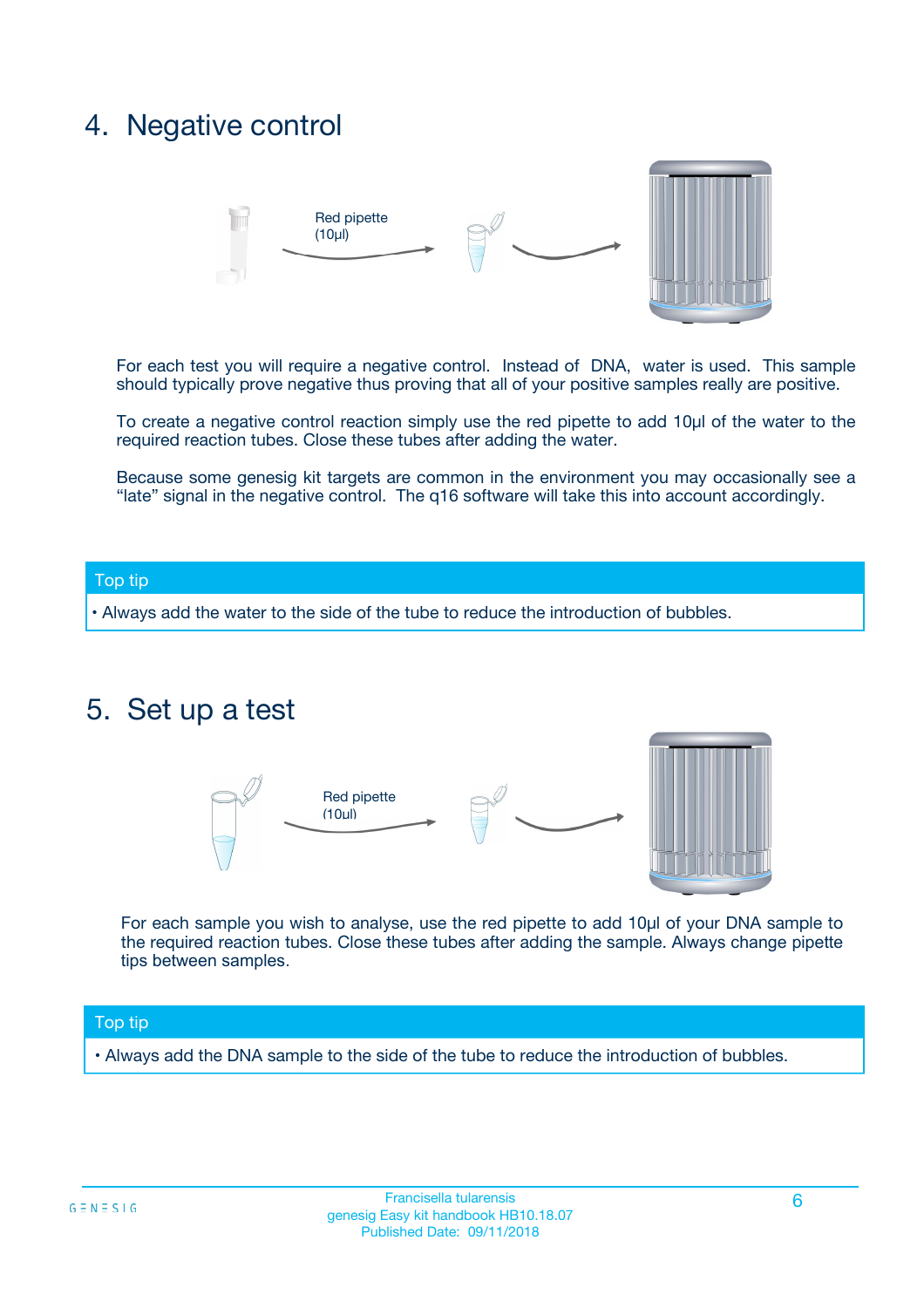## 6. Positive control



Use the blue pipette to transfer 1000µl (2 x 500µl) of template preparation buffer into the positive control template tube. Cap and shake tube to mix.

Each time you run a test you will require a positive control. This is a small portion of DNA from your target of interest. It serves two purposes:

1. It will always test positive so it shows that everything is working as it should be.

2. The q16 software knows how much DNA is present in the positive control. So it can automatically compare your sample of interest with the positive control to calculate the amount of target DNA in your sample.

To create a positive control reaction, simply use 10µl of the positive control instead of your DNA sample.



Take great care when setting up your positive control. The positive control template has the potential to give you a false positive signal in your other samples. Set positive controls up last after all other sample tubes are closed. Always change pipette tips between samples. You may even choose to set up positive controls in a separate room.

#### Top tip

**•** Always add the positive control to the side of the tube to reduce the introduction of bubbles.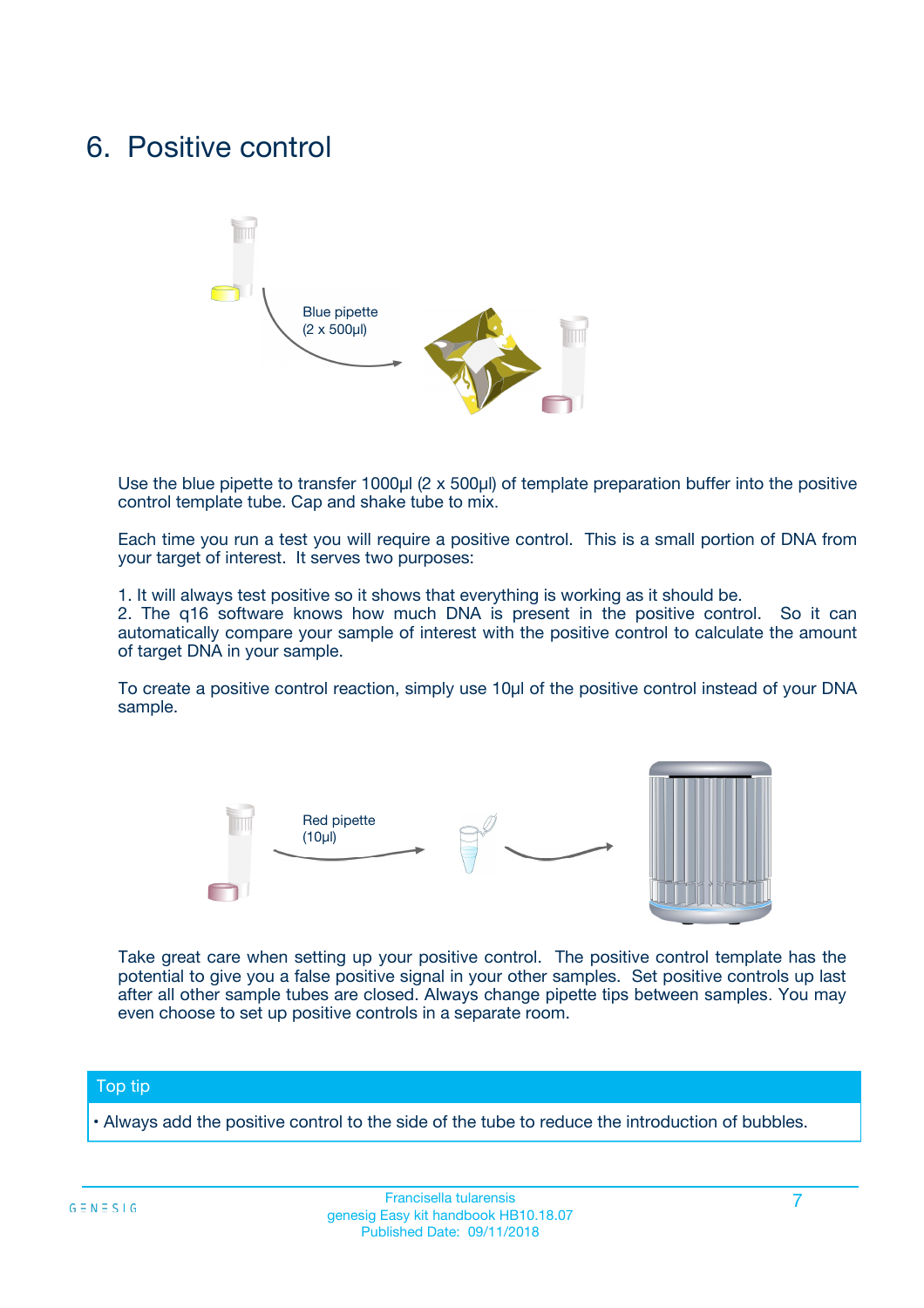# 7. Running the test

Place the tubes into the correct positions in your q16 as defined by the software, this may include positioning of empty tubes to ensure that the q16 lid is balanced. The run can then be started.

| genesig q16 PCR software - 1.2                                               |                                     | $\Box$                                                                                  |
|------------------------------------------------------------------------------|-------------------------------------|-----------------------------------------------------------------------------------------|
| Unsaved (New Experiment 2<br>$\vert \cdot \vert$<br><b>Open Experiments:</b> | <b>D</b> Open<br>Save<br>$\Box$ New | Save As<br><b>C</b> Close<br>$G \equiv N \equiv S \mid G$<br><b>&amp; Configuration</b> |
| Setup<br><b>Results</b><br><b>Stages:</b>                                    |                                     |                                                                                         |
| <b>Notes</b>                                                                 | Samples                             | <b>Tests</b>                                                                            |
| <b>Name and Details</b>                                                      | Color<br>Name                       | Note<br>Color<br>Note<br>Name                                                           |
| New Experiment 2017-10-26 11:06                                              | Sample 1                            | ع<br>条<br>Test 1                                                                        |
| Kit type: genesig® Easy Target Detection kit                                 | Sample 2                            |                                                                                         |
| Instrument Id.:                                                              | Sample 3                            | $\qquad \qquad \blacksquare$<br>$\qquad \qquad \blacksquare$                            |
| Run Completion Time:                                                         | Sample 4                            |                                                                                         |
| <b>Notes</b>                                                                 | Sample 5<br>A<br>v                  | $\triangle$<br>4<br>$\oplus$<br>₩                                                       |
| <b>Well Contents</b>                                                         |                                     | <b>Run</b>                                                                              |
| Pos.<br>Test                                                                 | Sample                              | <b>Run Status</b>                                                                       |
| Test 1<br>-1                                                                 | <b>Negative Control</b>             | $\blacktriangle$                                                                        |
| $\overline{2}$<br>Test 1                                                     | <b>Positive Control</b>             |                                                                                         |
| $\overline{\mathbf{3}}$<br>Test 1                                            | Sample 1                            | Show full log                                                                           |
| Test 1<br>$\overline{4}$                                                     | Sample 2                            |                                                                                         |
| 5<br>Test 1                                                                  | Sample 3                            | <b>Run Control</b>                                                                      |
| 6<br>Test 1                                                                  | Sample 4                            |                                                                                         |
| $\overline{7}$<br>Test 1                                                     | Sample 5                            |                                                                                         |
| 8                                                                            |                                     | $\triangleright$ Start Run<br>Abort Run                                                 |
| <b>JOD FURTY TUDE TO BUILDED IN</b>                                          |                                     | $\overline{\mathbf{v}}$                                                                 |

#### Top tip

- Before loading tubes into the q16, check for bubbles! Flick the bottom of the tubes to remove any bubbles that may have formed during the test setup.
- Apply centrifugal force with a sharp wrist action to ensure all solution is at the bottom of the reaction tube.
- When repeating a test you can use a previous file as a template by clicking 'open' then selecting File name > Files of Type > Experiment file as template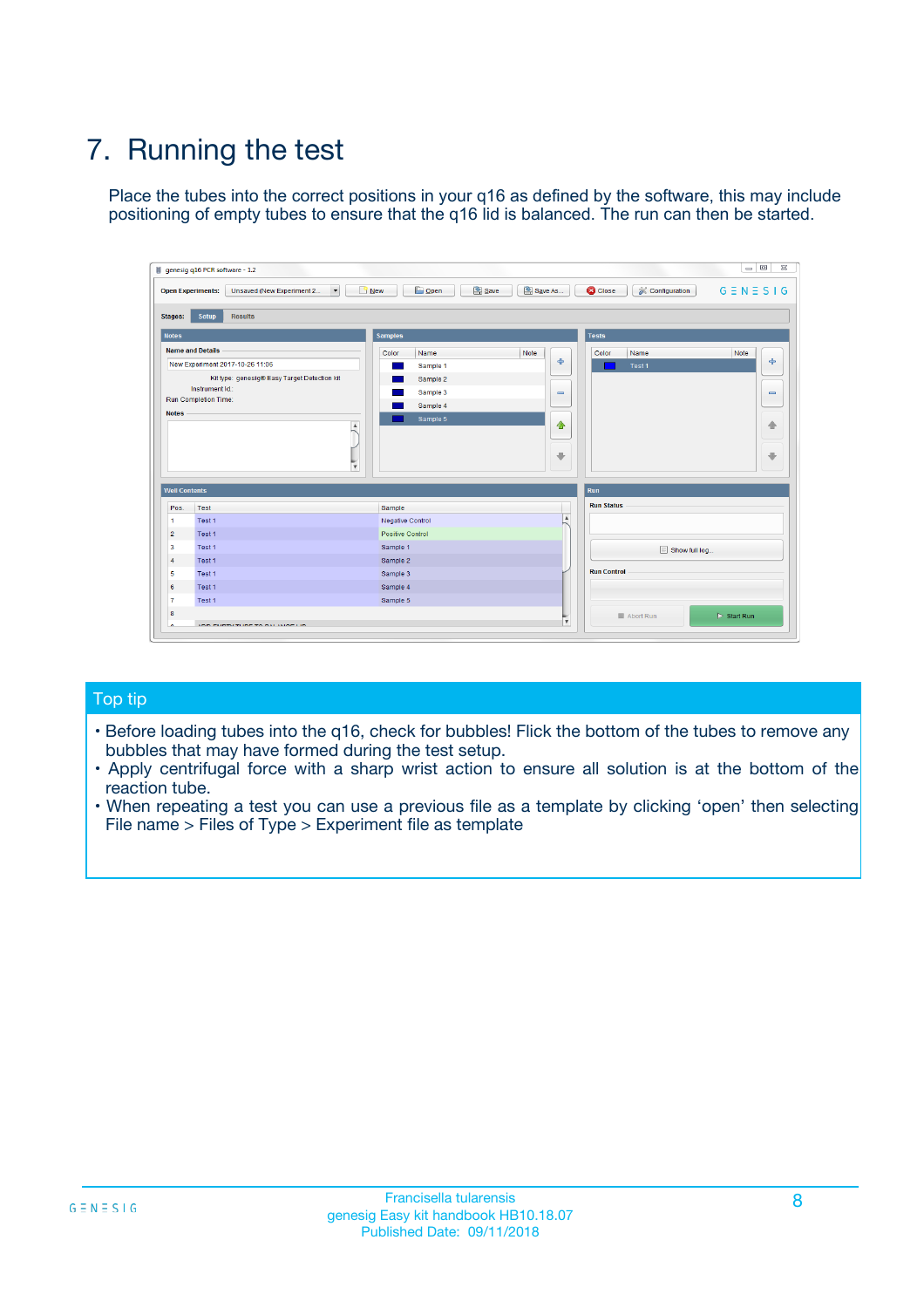## What do my results mean?

Analysis of your data is carried out automatically by the genesig q16. The following information is designed to help you fully understand a result or to troubleshoot:

### "Positive"

#### **Explanation**

Your sample has produced a positive result. Your target of interest is present and you can use the reported quantity.

"Negative"

#### **Explanation**

Your sample has produced a negative result. The target is not present in your sample.

### "Test contaminated"

#### **Explanation**

The Negative Control should be completely free of any DNA. If you see this error message it means that at some point during the setup, the Negative Control has been contaminated with DNA and has given a positive signal. This contamination has invalidated the test. The Positive Control and your test samples are both possible sources of contaminating DNA. The genesig q16 reaction tubes from previous runs will also contain very high amounts of DNA so it is important that these are carefully disposed of after the run is completed and NEVER OPENED. It may be the case that your kits have become contaminated which will lead to the same problem occurring repeatedly.

#### **Solutions**

1. Clean your working area using a commercial DNA remover solution to ensure the area is DNA free at the start of your run and re-run the test

2. If the problem persists then the kit has become contaminated and it will have to be discarded and replaced with a new kit. When you open the new kit, run a simple test to show that changing the kit has solved the problem. Prepare a test which includes only the Positive Control, the Negative Control and one 'mock sample'. For the 'mock sample' add water instead of any sample DNA. The result for the Negative Control and the mock sample should be negative indicating that contamination is no longer present.

#### **Preventive action**

An ideal lab set-up has a 'Clean area' where the test reagents are prepared and a 'sample area' where DNA samples and the Positive Control template are handled. The best workflow involves setting up all the test components (excluding the positive control template) in the clean area and then moving the tests to the sample area for sample and Positive Control addition. If this method is followed then the kit components are always kept away from possible sources of contamination. For extra security the Negative Control can be completely prepared and sealed in the clean area. All work areas should be decontaminated regularly with DNA remover.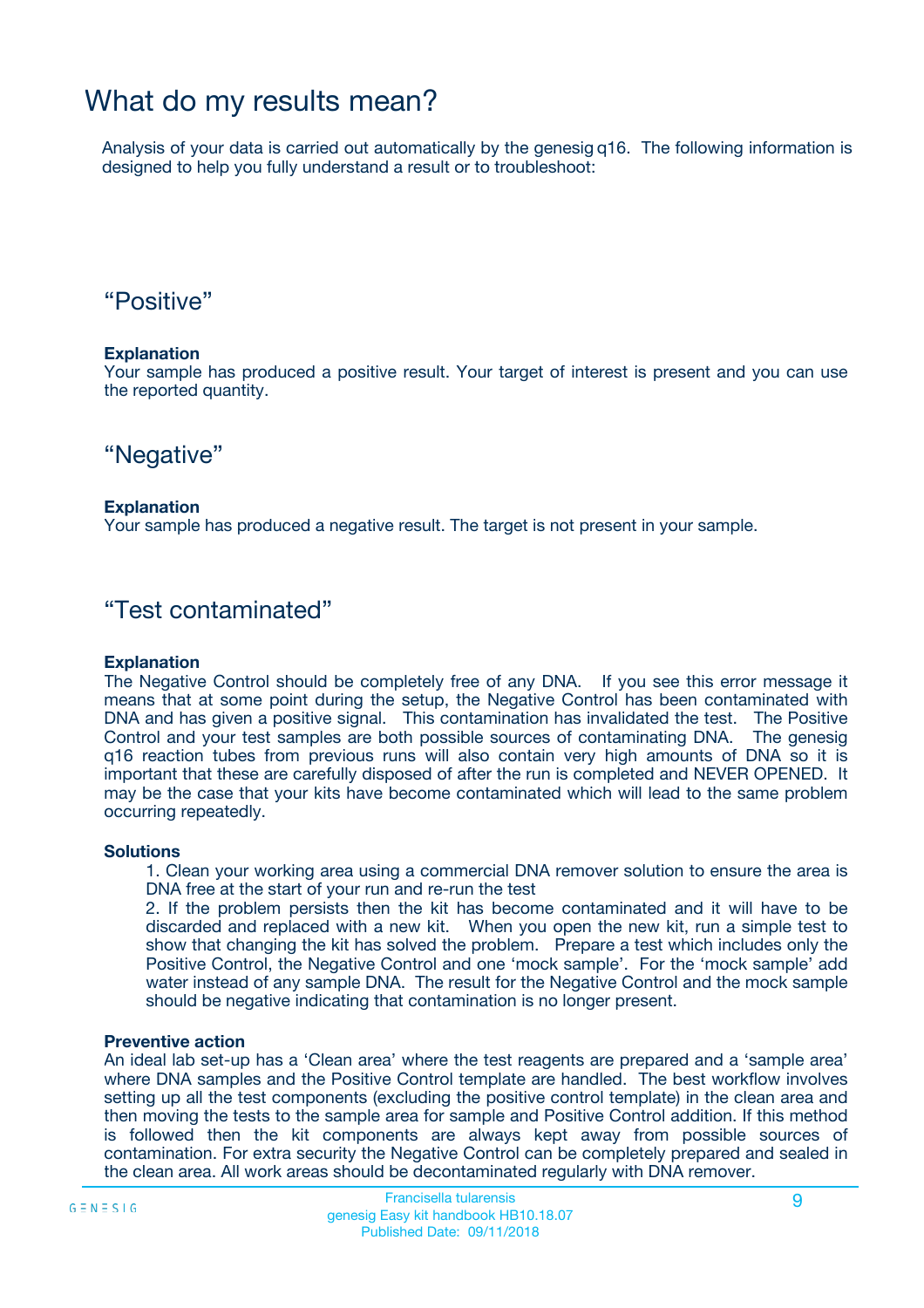### "Sample preparation failed"

#### **Explanation**

The test has failed because the quality of the sample was not high enough. The Internal Extraction Control component identifies whether the sample has been prepared correctly and is of suitable quality. This error message means that this quality control test has failed and the sample quality is not high enough for analysis.

#### **Solutions**

1. Check the sample preparation protocol for any user errors then repeat.

2. Poor quality samples can result from overloading the sample preparation protocol with too much starting material. Try reducing the amount of starting material then repeat.

3. Failing to add the Internal extraction Control DNA to your sample during the sample preparation protocol can also lead to a reported result of "sample preparation failed". Ensure that this step has not been overlooked or forgotten. If your samples are derived from an archive store or from a process separate from your genesig Easy extraction kit; you must add 5µl of Internal Extraction Control DNA into each 0.5ml of your sample to make it suitable for use on the q16.

### "Positive result, poor quality sample"

#### **Explanation**

The test is positive so if you are only interested in obtaining a 'present or absent' answer for your sample then your result is reliable. However, the test contains an Internal Extraction Control component that identifies if the sample is of high quality. This quality control test has failed and the sample is not therefore of high enough quality to accurately calculate the exact copy number of DNA present. If you require quantitative information for your sample then proceed with the solutions below.

#### **Solution**

For appropriate solutions, read the "Sample preparation failed" section of this handbook.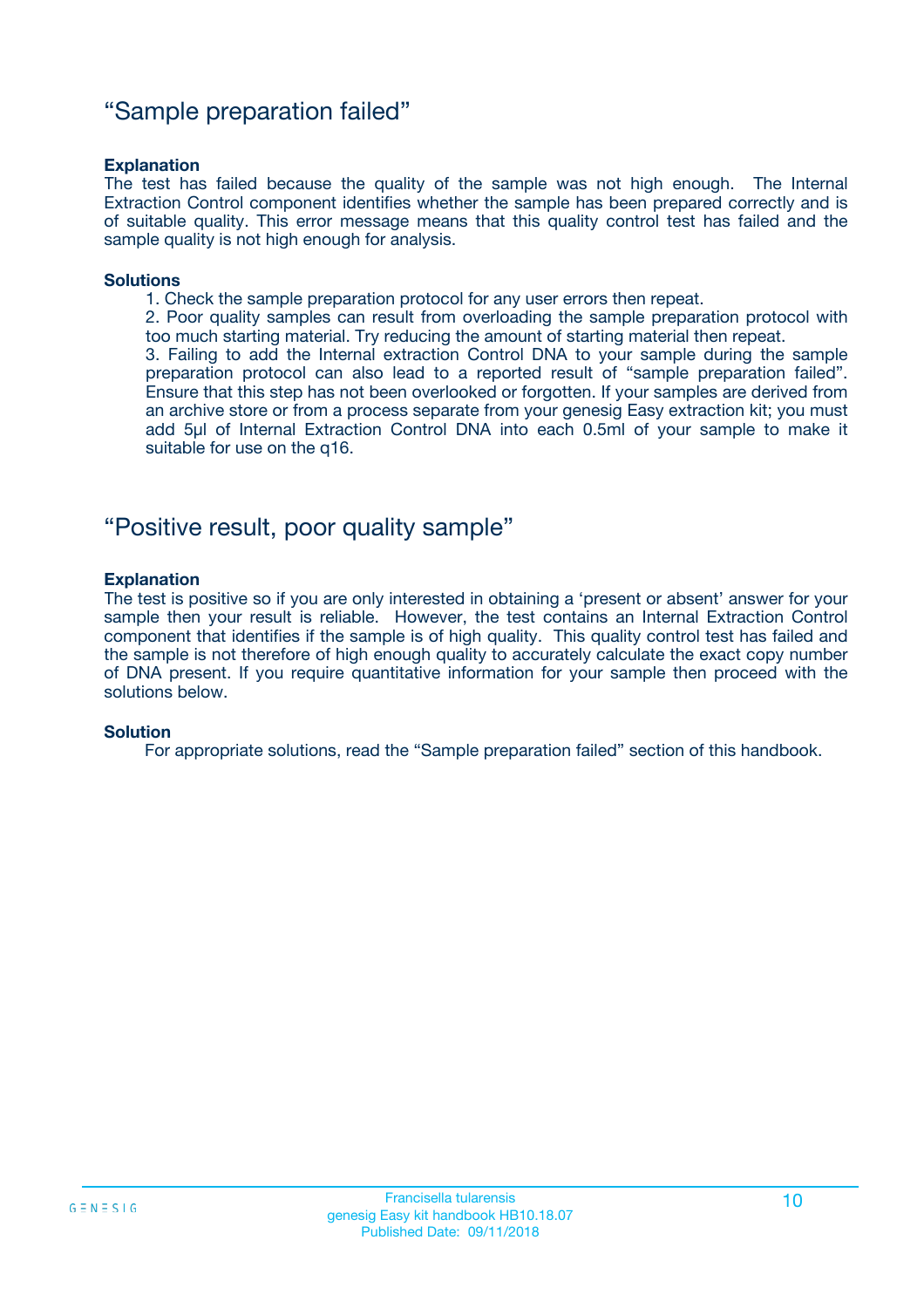### "Test failed"

#### **Explanation**

The test has failed because the Positive Control has not worked. The Positive Control is present to show that all aspects of the test are working correctly together. When this control test fails, the test as a whole is invalidated. This finding indicates that a problem has occurred in the reaction set-up part of the experiment and has nothing to do with sample preparation.

#### **Solutions**

- 1. Check the entire workflow and test set-up to look for any user errors, then repeat the test e.g. have the right colour pipettes and solutions been used with the correct tubes?
- 2. Ensure the positive and negative controls are inserted into the correct wells of your q16.

3. A component of the test may have 'gone off' due to handing errors, incorrect storage or exceeding the shelf life. When you open a new kit, run a simple test to show that changing the kit has solved the problem. Prepare a test which includes only the Positive Control, the Negative Control and one 'mock sample'. For the 'mock sample' add internal control template instead of any sample DNA. If the Positive Control works, the mock sample will now be called as a negative result.

### "Test failed and is contaminated"

#### **Explanation**

The Positive Control is indicating test failure, and the Negative Control is indicating test contamination. Please read the "Test Failed" and "Test contamination" sections of this technical support handbook for a further explanation.

#### **Solution**

For appropriate solutions, read both the "Test failed" and "Test contaminated" sections of this handbook.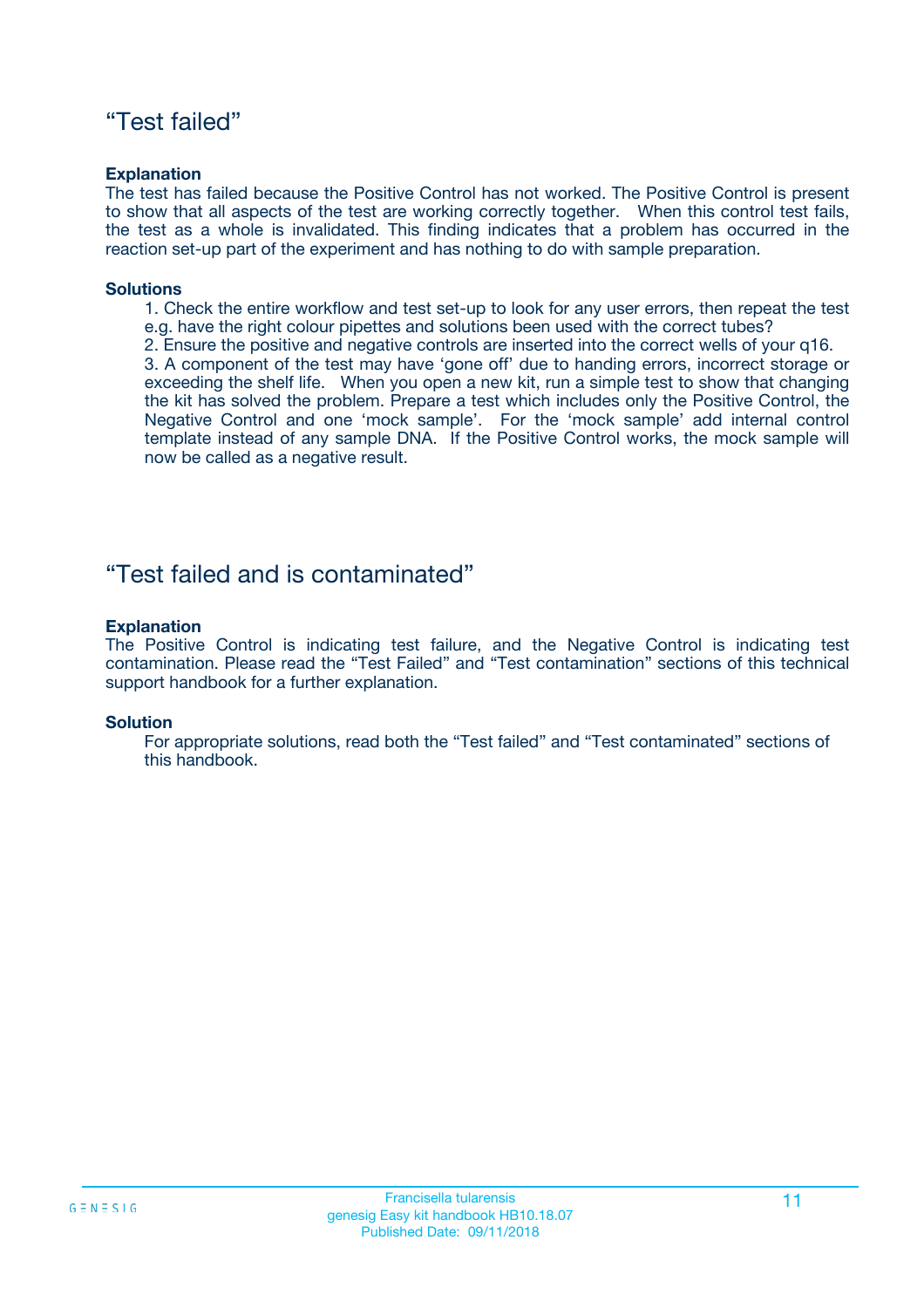# Francisella tularensis

Francisella tularensis is an aerobic, Gram-negative, non-motile and non-sporing Coccobacillus which is the causative agent of the disease Tularemia, an infectious disease which is highly virulent in humans and rabbits. F. tularensis has a DNA genome of almost 1.9M nt in length arranged in a circular conformation and encoding under 2000 genes. There are several subspecies of this bacterium which vary in their degree of virulence. The highly virulent Francisella tularensis Type A strain is found mainly in North America whereas the less virulent F. tularensis palaeartica Type B strain is found in Europe and Eurasia. Two other non-virulent strains are less well studied and found in central Asia.

This bacterium uses arthropods as vectors to infect humans and animals but can also be transmitted via the air. Infection occurs via the mucosal membranes of the lung and gastrointestinal tract and also through the skin using its type 4 pili to adhere to the host cells. From here it targets organs including the lymph nodes, liver, spleen and lungs. Within the host, the bacterium infects macrophages by phagocytosis and multiplies until the host cell bursts open, releasing bacteria to infect other cells.

Infection with this bacterium results in a debilitating disease even at low levels of infection. Symptoms may vary depending on the mode of infection with the most common type of infection via insect bite causing an ulcer at the bite site accompanied by fever, chills, headache and fatigue. Infection via inhalation causes a typhoidal disease with fever, fatigue, weight loss and pneumonia. There is no vaccine available against this bacterium with most cases of infection being treated with antibiotics.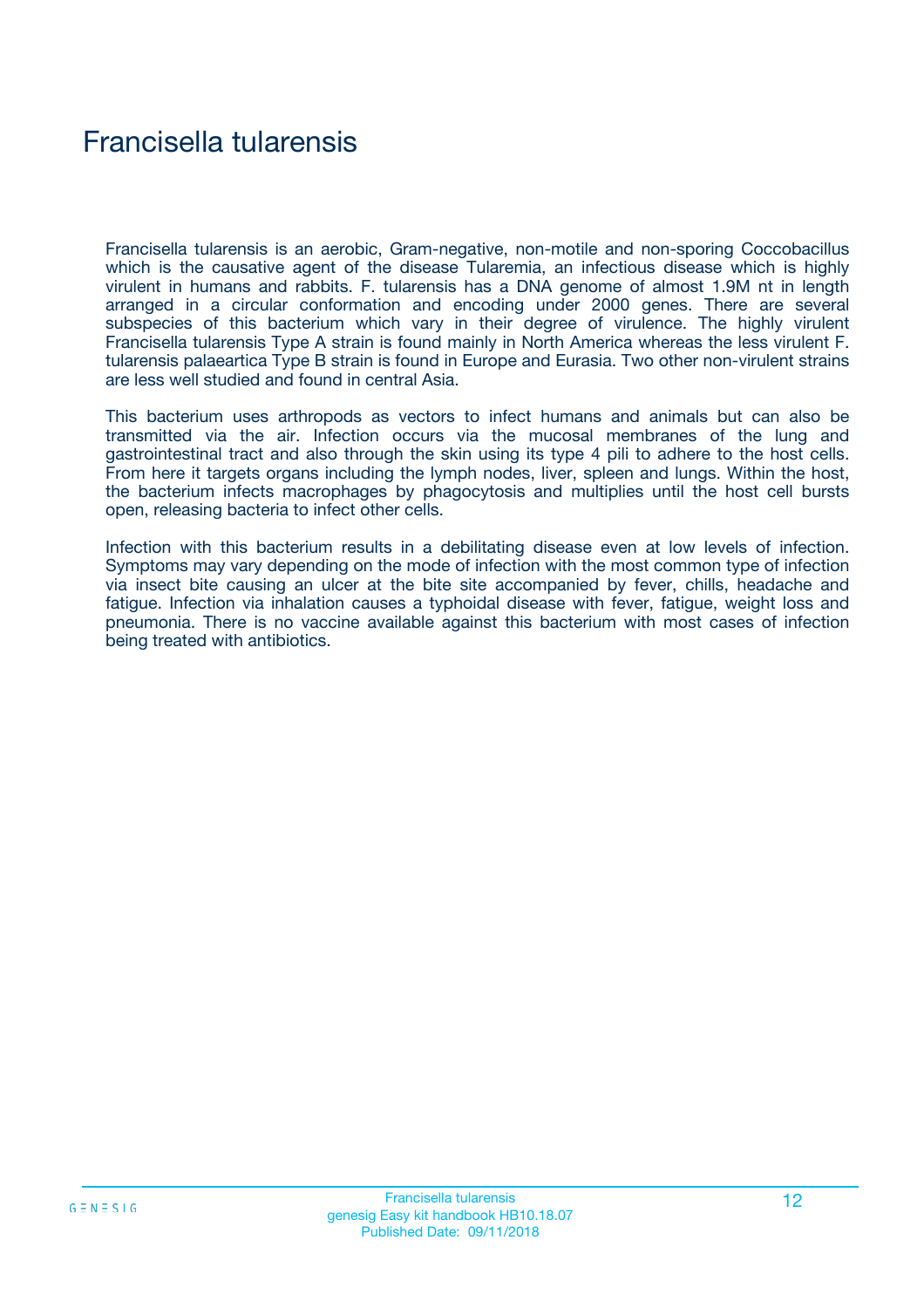# **Specificity**

The Primerdesign genesig Kit for Francisella tularensis (F.tularensis) genomes is designed for the in vitro quantification of F.tularensis genomes. The kit is designed to have a broad detection profile. Specifically, the primers represent 100% homology with over 95% of the NCBI database reference sequences available at the time of design.

The dynamics of genetic variation means that new sequence information may become available after the initial design. Primerdesign periodically reviews the detection profiles of our kits and when required releases new versions.

Our kit for Francisella tularensis has been designed for the specific and exclusive in vitro quantification of this species including the three sub species holarctica, mediasiatica and tularensis . The primers and probe sequences in this kit have 100% homology with over 95% of reference sequences in the NCBI database based on a comprehensive bioinformatics analysis.

If you require further information, or have a specific question about the detection profile of this kit then please send an e.mail to enquiry@primerdesign.co.uk and our bioinformatics team will answer your question.